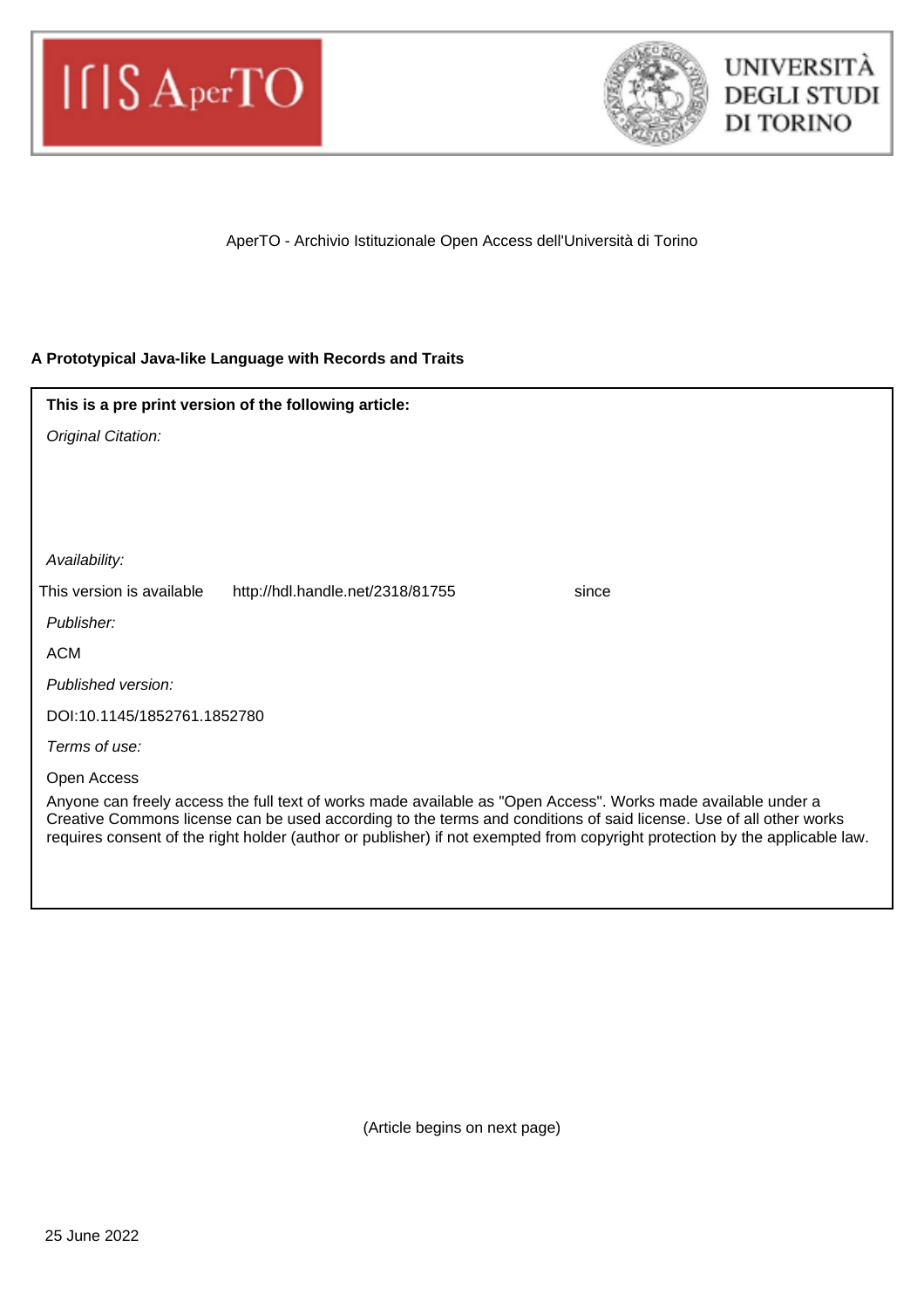# A Prototypical Java-like Language with Records and Traits <sup>∗</sup>

Lorenzo Bettini<sup>1</sup> Ferruccio Damiani<sup>1</sup>

Ina Schaefer<sup>2†</sup> Fabio Strocco<sup>1</sup>

<sup>1</sup>Dipartimento di Informatica, Università di Torino, C.so Svizzera, 185 - 10149 Torino, Italy <sup>2</sup>Chalmers University of Technology, 421 96 Gothenburg, Sweden

## Abstract

Traits have been designed as units of fine-grained behavior reuse in the object-oriented paradigm. In this paper, we present the language SUGARED WELTERWEIGHT RECORD-TRAIT JAVA (SWRTJ), a JAVA dialect with *records* and *traits*. Records have been devised to complement traits for fine-grained state reuse. Records and traits can be composed by explicit linguistic operations, allowing code manipulations to achieve fine-grained code reuse. Classes are assembled from (composite) records and traits and instantiated to generate objects. We present the prototypical implementation of SWRTJ using XTEXT, an Eclipse framework for the development of programming languages as well as other domain-specific languages. Our implementation comprises an Eclipse-based editor for SWRTJ with typical IDE functionalities, and a stand-alone compiler, which translates SWRTJ programs into standard JAVA programs.

*Categories and Subject Descriptors* D.1.5 [*Programming Techniques*]: Object-oriented Programming; D.2.6 [*Programming Environments*]: Integrated environments; D.3.3 [*Programming Languages*]: Language Constructs and Features; F.3.3 [*Studies of Program Constructs*]: Type Structure

#### *General Terms* Design, Languages

*Keywords* Java, Trait, Type System, Implementation, Eclipse

#### 1. Introduction

The term *trait* was used by Ungar et al. [51] in the dynamicallytyped prototype-based language SELF to denote a parent object to which an object may delegate some of its behavior. Subsequently, traits have been introduced by Schärli et al.  $[23, 45]$  in the dynamically-typed class-based language SQUEAK/SMALLTALK to play the role of *units for behavior fine-grained reuse*, in order to counter the problems of class-based inheritance with respect to code reuse (see, e.g., [19, 23, 36] for discussions and examples). A trait is a set of methods, completely independent from

PPPJ '10, September 15–17, 2010, Vienna, Austria.

Copyright © 2010 ACM 978-1-4503-0269-2... \$10.00

any class hierarchy. The common behavior (i.e., the common methods) of a set of classes can be factored into a trait, and traits can be composed to form other traits or classes. Two distinctive features of traits are that traits can be composed in arbitrary order and that composed traits or classes must resolve possible name conflicts explicitly. These features make traits more flexible and simpler than *mixins* [6, 17, 25, 28, 33]. Various formulations of traits in a JAVA-like setting can be found in the literature (see, e.g., [14, 15, 34, 37, 44, 46]). The recent programming language FORTRESS [5] incorporates a form of trait construct, while the "trait" construct incorporated in SCALA [38] is indeed a form of mixin.

Records have been proposed in [14] as the counterpart of traits, with respect to state, to play the role of *units for state fine-grained reuse*. A record is a set of fields, completely independent from any class hierarchy. The common state (i.e., the common fields) of a set of classes can be factored into a record.

In this paper, we present the programming language SUGARED WELTERWEIGHT RECORD-TRAIT JAVA (SWRTJ),<sup>1</sup> a JAVA dialect using traits and records as composable units of behavior and state reuse, respectively, and aiming at interface-based polymorphism. SWRTJ is based on the calculus presented in [11] whose complete formalization and proof of type safety is available as a technical report in [10]. In SWRTJ, the declarations of object type, state, behavior and instance generation are completely separated. SWRTJ considers:

- *Interfaces*, as pure types, defining only method signatures.
- *Records*, as pure units of state reuse, defining only fields.
- *Traits*, as pure units of behavior reuse, defining only methods.
- *Classes*, as pure generators of instances, implementing interfaces by using traits and records, and defining constructors.

In SWRTJ, like in FORTRESS, there is no class hierarchy and consequently no class-based inheritance. Multiple inheritance with respect to methods is obtained via the trait construct, and multiple inheritance with respect to fields is obtained via the record construct. Thus, multiple inheritance is subsumed by ensuring that, in the spirit of the original trait proposal in SQUEAK/SMALLTALK, the composite unit has complete control over the composition and must resolve conflicts explicitly.

Although SWRTJ rules out class-based inheritance and relies on traits and records as the reuse mechanisms, class-based inheritance could be encoded with the existing concepts of SWRTJ as a syntactic sugar construct, as we will explain in Section 5. However, this "shortcut" might undermine the code reuse potential provided by traits and records leading back to the pitfalls of standard class-

<sup>∗</sup> Work partially supported by the German-Italian University Centre (Vigoni program) and by MIUR (PRIN 2009 DISCO).

<sup>†</sup> This author has been supported by the Deutsche Forschungsgemeinschaft (DFG).

Permission to make digital or hard copies of all or part of this work for personal or classroom use is granted without fee provided that copies are not made or distributed for profit or commercial advantage and that copies bear this notice and the full citation on the first page. To copy otherwise, to republish, to post on servers or to redistribute to lists, requires prior specific permission and/or a fee.

<sup>&</sup>lt;sup>1</sup> WELTERWEIGHT refers to fact that the "weight" of SWRTJ lies between the weight of LIGHTWEIGHT JAVA [49] and MIDDLEWEIGHT JAVA [12], while SUGARED describes that the implemented language contains syntactic sugar not present in the underlying calculus [10, 11].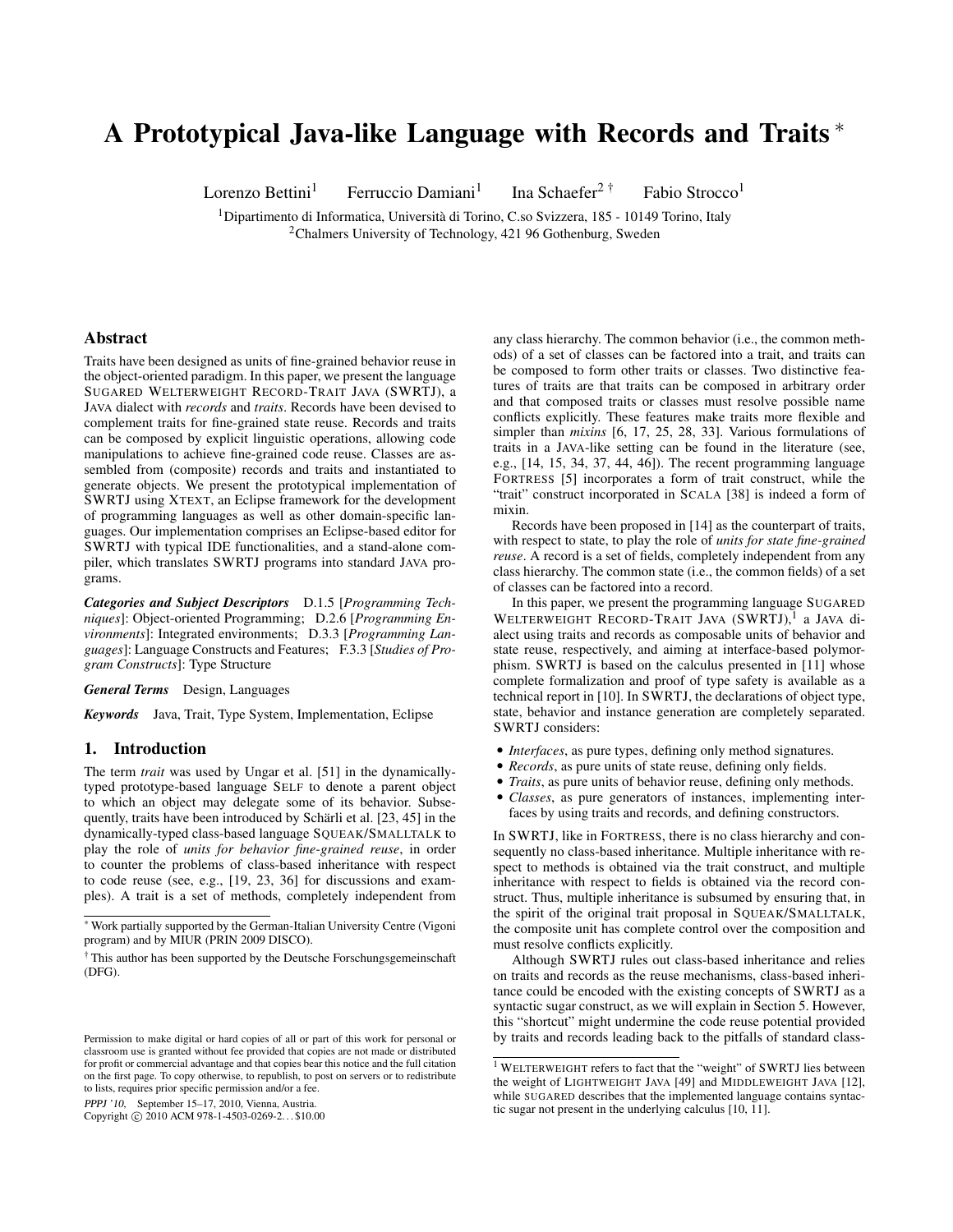based inheritance. Furthermore, the introduction of class-based inheritance in SWRTJ is not necessary, since a SWRTJ program can be used in conjunction with any standard JAVA program. SWRTJ is a JAVA-dialect, and the SWRTJ compiler generates standard JAVA classes that do not depend on a specific library. Thus, a JAVA program can reuse SWRTJ interfaces and create standard JAVA objects using the code generated by the SWRTJ compiler. This technique can be used to combine code written in SWRTJ with JAVA libraries whose sources cannot be changed. For instance, SWRTJ objects can be passed to standard JAVA code provided the respective interfaces are compatible. The possibility of combining SWRTJ generated JAVA code with standard JAVA code can also be used to incrementally refactor JAVA class hierarchies into trait and record-based code. The refactoring can be done along the lines of [9], where we present an approach for identifying the methods in a JAVA class hierarchy that can be good candidates to be refactored in traits.

SWRTJ is equipped with a JAVA-like nominal type system where the only user-defined types are interface names. This supports typechecking traits in isolation from traits and classes using them. In SCALA [38] and FORTRESS [5], each trait, as well as each class, also defines a type. But the role of unit of reuse and the role of type are competing, as already pointed out by Snyder [47] and Cook et al. [22]. In order be able to define the subtyping relation on traits such that a trait is always a subtype of the component traits, both SCALA and FORTRESS rule out the method exclusion operation. (Method exclusion forms a new trait by removing a method from an existing trait.) However, without method exclusion, the reuse potential of traits is restricted. In SWRTJ, traits (as well as records and classes) do not define types. Thus, in SWRTJ method exclusion is supported and enhances the reuse potential of traits. This will be illustrated in Example 1 of Section 2.

We present the implementation of SWRTJ using XTEXT [4], a framework for the development of programming languages as well as other domain-specific languages (DSLs). The syntax of SWRTJ is defined in XTEXT using an EBNF grammar. The XTEXT generator creates a parser, an AST-meta model (implemented in EMF [48]) as well as a full-featured Eclipse-based editor for SWRTJ. Using the SWRTJ compiler, a SWRTJ program is translated into a standard JAVA program. The SWRTJ compiler can also be used as a command-line program, outside of the Eclipse IDE. The implementation described in the paper is based on [50]. The implementation of SWRTJ is available as an open source project at http://swrtj.sourceforge.net.

Organization of the Paper. In Section 2 we illustrate record and traits as supported in SWRTJ. In Section 3 and Section 4 we describe SWRTJ and its implementation. In Section 5 we discuss the features of our language and its impact on programming, and report on our experience with XTEXT. Related work is discussed in Section 6. We conclude by outlining some future work.

### 2. Traits and Records in SWRTJ

In this section we illustrate record and traits as supported in SWRTJ. We refer to Section 6 for a comparison of our features with respect to other trait constructs present in the literature.

In SWRTJ, a trait consists of *provided methods* (i.e., methods defined in the trait), of *required methods* which parametrize the behavior, and of *required fields* that can be directly accessed in the body of the methods, along the lines of [11, 15]. Traits are building blocks to compose classes and other, more complex, traits. A suite of trait composition operations allows the programmer to build classes and composite traits. A distinguished characteristic of traits is that the composite unit (class or trait) has complete control over conflicts that may arise during composition and must solve them explicitly. Traits do not specify any state. Therefore a class composed by using traits has to provide the required fields through records, as explained in the following. The trait composition operations considered in SWRTJ are as follows:

- A basic trait defines a set of methods and declares the required fields and the required methods.
- The *symmetric sum* operation, +, merges two traits to form a new trait. It requires that the summed traits must be disjoint (that is, they must not provide identically named methods) and have compatible requirements (two requirements on the same method/field name are compatible if they are identical).
- The operation exclude forms a new trait by removing a method from an existing trait.
- The operation aliasAs forms a new trait by giving a new name to an existing method. When a recursive method is aliased, its recursive invocation refers to the original method (as in [23]).
- The operation renameTo creates a new trait by renaming all the occurrences of a required field name or of a required/provided method name from an existing trait. Therefore, in SWRTJ, the actual names of the methods defined in a trait (and also the names of the required methods and fields) are irrelevant, since they can be changed by the renameTo operation.

Records are building blocks to compose classes and other, more complex, records by means of operations analogous to the ones described above for traits. The record composition operations considered in SWRTJ are as follows:

- A basic record defines a set of fields.
- The *symmetric sum* operation, +, merges two disjoint records to form a new record.
- The operation exclude forms a new record by removing a field from a record.
- The operation renameTo creates a new record by renaming a field in a record.

SWRTJ fosters the programming methodology based on design by interface, starting from declaring the services (methods) that our implementation components provide using a separate mechanism (the interface) which has only that aim; this naturally turns the interface in the only means to declare a type. The state and the implementations of such services are once again split into two different entities which can be reused separately, i.e., records and traits, respectively. Note that these blocks, records and traits, are pure units of reuse, and cannot be instantiated directly (this would undermine their usability). However, they can be used by the classes, which are the only means to assemble records and traits in order to implement interfaces and to instantiate objects.

In the following, we illustrate the record and traits constructs of SWRTJ through examples (inspired by [15]) concerning the implementation of simple data structures.

EXAMPLE 1. *Consider the task of developing a class* Stack *that implements the interface:*

interface IStack { boolean isEmpty(); void push(Object o); Object pop(); }

*In* JAVA*, the corresponding implementation would be a class as follows:*

class Stack implements IStack { List l; Stack()  $\{ 1 = new ArrayList(); \}$ **boolean** isEmpty() { return  $(l.size() == 0)$ ; } void push(Object o) { l.addFirst(); } Object pop()  $\{$  Object o = l.getFirst(); l.removeFirst(); return o;  $\}$ }

*Suppose that afterward a class implementing the following interface should be developed:*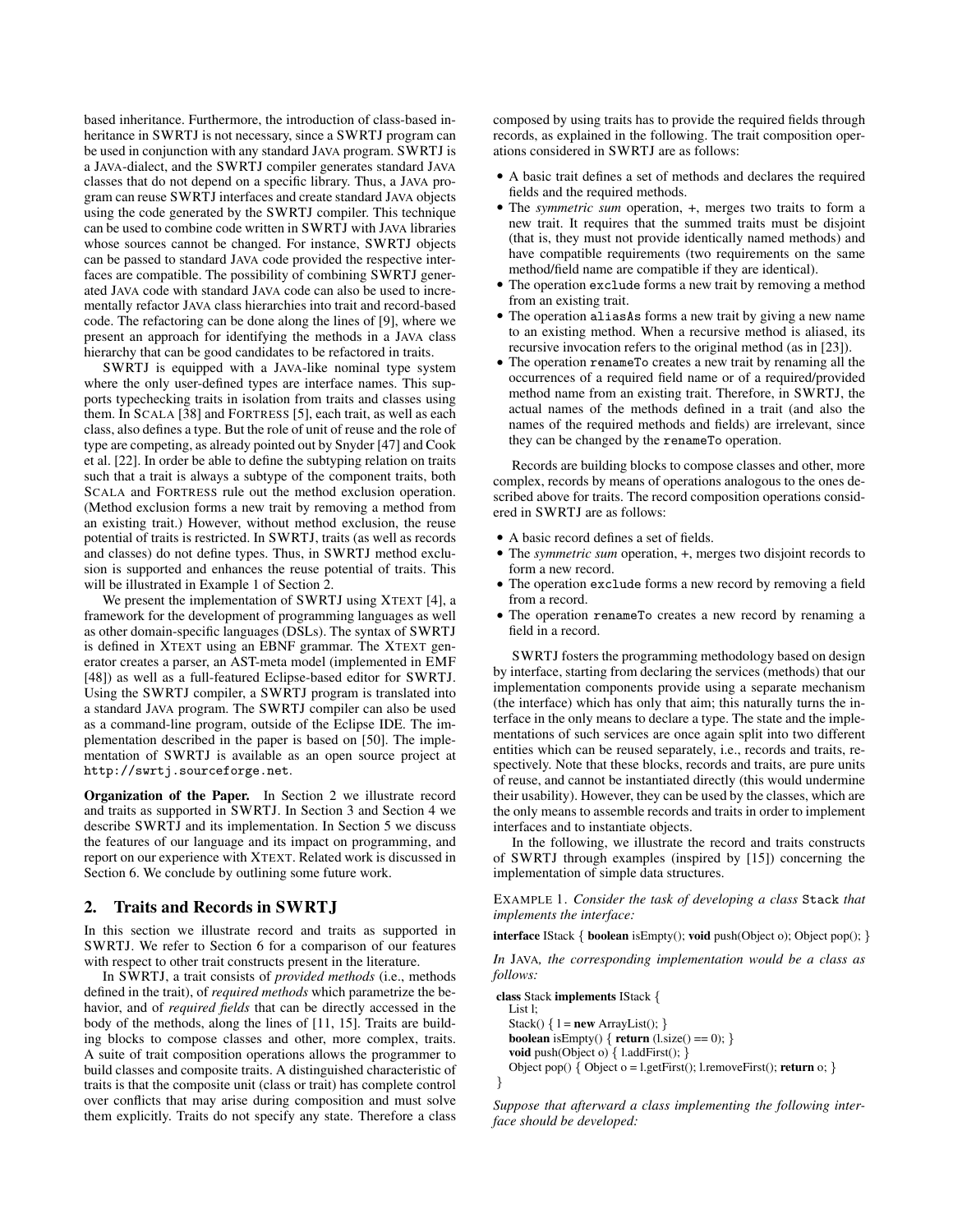```
interface ILifo {
  boolean isNotEmpty();
  void push(Object o);
  void pop();
  Object top();
}
```
*In* JAVA *there is no straightforward way to reuse the code in class* Stack*, as it would not be possible to override the* pop *method changing the return type from* Object *to* void*.*

*In a language with traits and records, the fields and the methods of the class can be defined independently from the class itself. If the class* Stack *was originally developed in* SWRTJ*, it would have been written as follows (the interface* IList *and the class* CArrayList*, not shown here, have all the standard methods of lists and are part of the library of the language; they correspond to* List *and* ArrayList *in* JAVA*):*

record RElements is { IList l; }

trait TStack is { IList l; */*∗ *required field* ∗*/* **boolean** isEmpty() { return (l.size() == 0); } void push(Object o)  $\{$  l.addFirst(o);  $\}$ Object pop() { Object o = l.getFirst(); l.removeFirst(); return o; } }

class Stack implements IStack by RElements and TStack { Stack()  $\{ 1 = new CArrayList(); \}$ 

}

*The record* RElements *and the trait* TStack *are completely independent from the code of class* Stack*.* SWRTJ *extends method reusability of traits to state reusability of records and fosters a programming style relying on small components that are easy to reuse. Because of the trait and record operations to exclude and rename methods and fields, they can be reused to develop completely unrelated classes. Based on this, a programmer would be able to write a class* Lifo *implementing the interface* ILifo *by reusing the record* RElements *and by defining a trait* TLifo *that reuses the trait* TStack *by exploiting the method exclusion operation:*

```
trait TLifo is (TStack[exclude pop])
         + { IList l; /∗ required field ∗/
             boolean isEmpty(); /∗ required method ∗/
             boolean isNotEmpty() { return !isEmpty(); }
             void pop() \{ l.removeFirst(); \}Object top() { return l.getFirst(); }
}
class Lifo implements ILifo by RElements and TLifo {
```
Lifo()  $\{ 1 = new CArrayList(); \}$ }

*The body of trait* TLifo *satisfies the requirements of trait sum operation described at the beginning of the section: the method* pop *is excluded thus it does not generate a conflict and the field requirement is identical to the one of* TStack*.*

This is a paradigmatic example of trait composition that does not preserve structural subtyping. If traits were types and composed traits were subtypes of the component traits (as in SCALA and FORTRESS), then the declaration of the trait TLifo would not typecheck, since:

- the trait TLifo should provide all the methods provided by TStack, and
- a method with signature Object pop() and a method with signature void pop() could not belong to the same trait/class.

EXAMPLE 2. *A class* Queue *that implements the interface*

interface IQueue { boolean isNotEmpty(); void enqueue(Object o); Object dequeue(); }

*can be written by defining a trait* TQueue *that reuses the record* RElements *and the trait* TStack *by renaming the method* pop*, excluding the method* push *and providing the methods* enqueue *and* isNotEmpty*:*

```
trait TQueue is (TStack[pop renameTo dequeue, exclude push])
         + { IList l; /∗ required field ∗/
             boolean isEmpty(); /∗ required method ∗/
             boolean isNotEmpty() { return (! isEmpty()); }
             void enqueue(Object o) { l.addLast(o); }
}
```
class Queue implements IQueue by RElements and TQueue { Queue()  $\{1 = new CArrayList();\}$ }

*Again, if traits were types and composed traits were subtypes of the component traits, then the declaration of the trait* TQueue *would not typecheck.*

SWRTJ traits and records satisfy the so called *flattening principle*, that has been introduced in the original formulation of traits in SQUEAK/SMALLTALK [23] (see also [30, 31, 37]) in order to provide a canonical semantics for traits. According to the flattening principle, the semantics of a method/field introduced in a class by a trait/record is identical to the semantics of the same method/field defined directly within the class. For instance, the semantics of the class Queue of Example 2 is identical to the semantics of the JAVA class:

```
class Queue implements IQueue {
  List l;
  Queue() \{1 = new CArrayList();\}boolean isEmpty() { return (l.size() == 0); }
  boolean isNotEmpty() \{ return (! isEmpty()); \}void enqueue(Object o) { 1.addLast(o); } }
  Object dequeue() \{ Object o = l.getFirst(); l.removeFirst(); return o; \}}
```
We conclude this Section showing some possible alternative implementations of the data structures of Example 1.

EXAMPLE 3. *The class* TLifo *could be implemented, in terms of* TStack *also using* renameTo*:*

```
trait TLifo is (TStack[pop renameTo old_pop])
         + { IList l; /∗ required field ∗/
             Object old pop(); /∗ required method ∗/
             boolean isEmpty(); /∗ required method ∗/
             boolean isNotEmpty() { return !isEmpty(); }
             void pop() \{ old.pop(); \}Object top() \{ return l.getFirst(); \}
```
}

*Alternatively, we could start by implementing* TLifo *and then implement* TStack *in terms of* TLifo*:*

```
trait TLifo is { IList l; /∗ required field ∗/
             boolean isEmpty() { return (l.size() == 0); }
             boolean isNotEmpty() { return !isEmpty(); }
             void push(Object o) { l.addFirst(o); }
             void pop() { 1.removeFirst(); }
             Object top() { return l.getFirst(); }
}
```
trait TStack is (TLifo[pop renameTo old\_pop]) + { void old pop(); */*∗ *required method* ∗*/*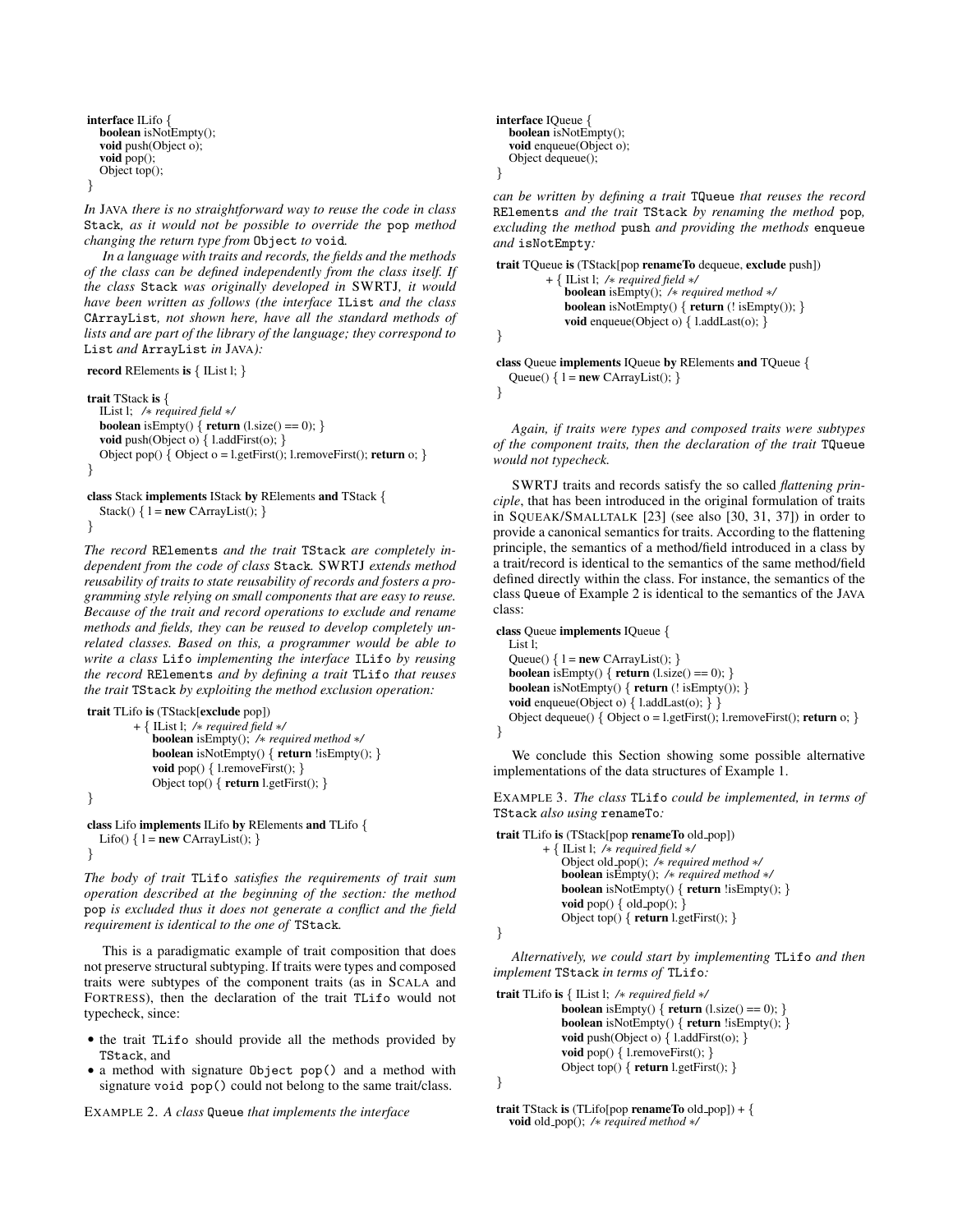```
Object top(); /∗ required method ∗/
  Object pop() \{ Object o = top(); old_pop(); return o; \}}
```
*Note that this alternative implementation is smaller, reuses more code, and makes the trait* TStack *independent from the actual* IList *field.*

## 3. The SWRTJ Programming Language

In this section we describe the syntax and semantics of the SWRTJ programming language, and we sketch the main features of its type system.

Syntax. The syntax of SWRTJ is illustrated in Table 1 (without primitive types and file imports that are not relevant for this description). An interface can extend one or more interfaces. A class must implement one or more interfaces. In the syntax, the overline bar indicates a (possibly empty) list, as in FEATHERWEIGHT JAVA [29]. For instance,  $\overline{I} = I_1, ..., I_n, n \geq 0$ . The parameter declarations are denoted by  $\overline{\mathbf{I}} \overline{\mathbf{x}}$  to indicate  $\mathbf{I}_1 \mathbf{x}_1, ..., \mathbf{I}_n \mathbf{x}_n$ . The same notation can be applied to the other lists. In the syntax, m denotes a method name, f a field name and x a local variable or parameter. Note that the grammar contains only the field access this.f (even for field assignment) because a field can be used only within a method (trait method or constructor) due to its private visibility. Variables and methods can only have an interface type. Trait expressions in trait composition operations do not have to be names of already defined traits: they can also be "anonymous" traits  $\{\overline{F}; \overline{S}; \overline{M}\}$ . The same holds for record expressions. This is in particular useful for traits, when a trait expression has to define some "glue" code for other traits used in a trait composition operation. In this way, there is no need to define a trait with a name only for that. An example of such usage is in the stream scenario, shown later, and in the examples of Section 2.

The entry point of an SWRTJ program is specified by

 $program < name >$ <expression>

In the scope of the program, the implicit object args is the list of the program's command line arguments.

In SWRTJ traits, records and classes are not types in order to subdivide the roles of the different constructs. Moreover, as illustrated in Example 1, traits and records support exclusion operations that violate subtyping. Therefore, a type can be only an interface or a primitive type (e.g., int, boolean etc.). For simplicity, method overloading is not supported. Constructor overloading allows only the definition of constructors with different numbers of parameters within a class.

Visibility modifiers are ruled out since they are not necessary. The traditional visibility modifiers are implied by the constructs used in SWRTJ as follows:

- private: every instance variable is private. Since class is not a type, fields can be accessed only from the this parameter. Every provided method is private if it does not appear in the interfaces implemented by a class. Interfaces are the only way to make a method accessible from the outside.
- protected: is not necessary since inheritance is ruled out.
- public: every method declared in the interface implemented by a class is public. Fields cannot be public in order to support information hiding.

The system library of SWRTJ provides interfaces such as IObject (implicitly extended by every interface), IInteger, IString etc. Every interface has a corresponding class implementing it, e.g., CObject, CInteger, etc. For synchronization mechanisms, we provide the interface ILock (and the corresponding class CLock) with methods lock and unlock avoiding to introduce specific concurrency features in the language. In order to deal with collections, IList is an interface with typical list operations. CArrayList is the corresponding implementation class. The interfaces IPrintStream and IScanner, and their implicit "global" instances out and in can be used to perform basic operations such as writing to standard output and reading from standard input, respectively. Standard basic types, such as int, boolean, etc., are also provided. Methods can be declared as void with the usual meaning.

Semantics. The semantics of SWRTJ is specified through a flattening function  $\lbrack \cdot \rbrack$ , given in Table 2, that translates a SWRTJ class declaration into a JAVA class declaration, a record expression into a sequence of fields declarations, and a trait expression into a sequence of method declarations. The clauses in Table 2 are selfexplanatory. Note that, in the translation of trait expressions, the clause for field renaming is simpler than the clause for method renaming (which uses the auxiliary function *mR*); this is due to the fact that fields can be accessed only on this.

Type System. In this paper, we do not present the meta-theory of SWRTJ. We refer to [10] for the formalization of the FRTJ calculus on which SWRTJ is based. In this section, we provide an introduction to the typing of SWRTJ intended for the programmer. For simplicity, we will not consider void.

The SWRTJ type system supports type-checking records and traits in isolation from classes that use them. Therefore, each trait and record definition has to be typechecked only once, i.e., every class can use a trait or a record without type-checking it again. This is more efficient and convenient in practice, e.g., if the trait/record source is not available. The basic idea of the type system is to collect constraints when checking traits and records, and to establish that these constraints hold when a class is declared, in order to ensure that the pseudo-variable this in all the methods of used traits can be used safely.

In the SWRTJ type system, a nominal type is either a class name or an interface name. Note that in SWRTJ classes are not source types. Class names cannot be used as types in the code written by the programmer, but are used only internally by the compiler to type object creation expressions (new  $C(\cdots)$ ). The type of this is an inferred structural type. The syntax for expression types is as follows  $\theta := I \mid C \mid \langle \overline{F} + \overline{\sigma} \rangle$  where I is an interface name, C is a class name and the  $\langle \overline{F} + \overline{\sigma} \rangle$  is the structural type for this, which contains all the fields  $(\overline{F})$  and the signatures  $(\overline{\sigma})$  of the methods that can be selected on this in the context where the expression occurs. If the expression is a constructor call, such as new C(), its type is the class C; if the expression is this, its type is  $\langle \overline{F} + \overline{\sigma} \rangle$ ; otherwise, the type of the method is an interface, for instance, if the expression is a method call, such as  $x.m()$ , the type is the interface that I declares as return type of the method m.

SWRTJ type system checks all requirements by inferring constraints. A constraint is a triple  $\langle \overline{F} + \overline{S} + \overline{I} \rangle$  consisting of required fields, method signatures and interfaces collected while analyzing an expression. The constraints contain the types of every field and method selected on this and the name of every interface used, either as type in the methods parameters to which this is passed as argument or as return type in the methods in which this is returned.

The *subinterfacing relation* is the reflexive and transitive closure of the immediate subinterfacing relation declared by the extends clauses in the interface definitions. The *subtyping relation* for nominal types is the reflexive and transitive closure of the relation obtained by extending subinterfacing with the interface implementa-

<sup>}</sup>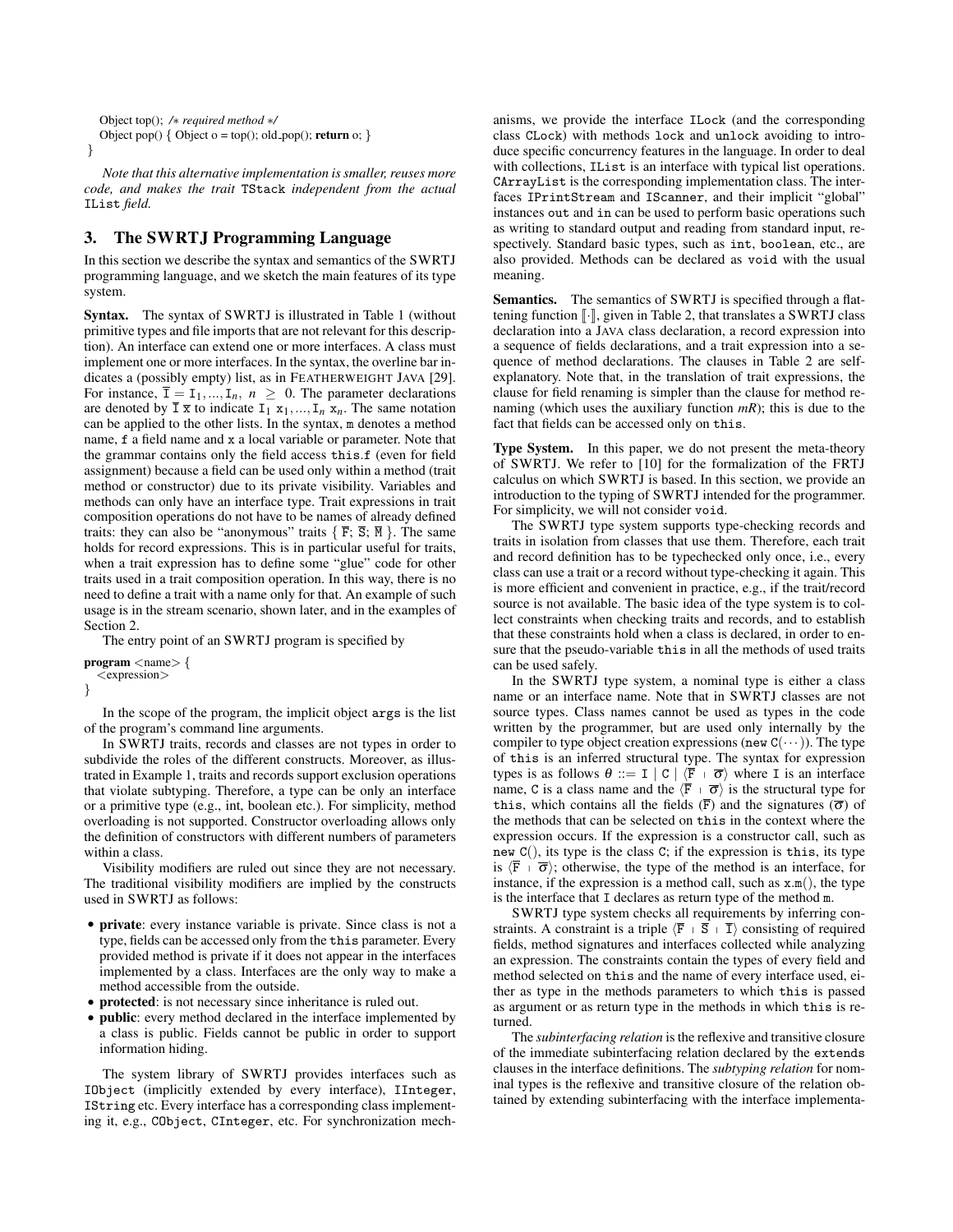| ID        | $\mathrel{\mathop:}=$     | interface I extends $\overline{I} \{ \overline{S}; \}$                                         | interface definition     |
|-----------|---------------------------|------------------------------------------------------------------------------------------------|--------------------------|
| <b>RD</b> | $::=$                     | record R is RE                                                                                 | record definition        |
| TD        | $\mathbf{m}$              | trait T is TE                                                                                  | trait definition         |
| CD        | $\mathrel{\mathop:}=$     | class C implements $\overline{I}$ by RE and TE $\{\overline{K}\}\$                             | class definition         |
| RE        |                           | $ ::= \{ \overline{F}; \}   R   RE + RE   RE   RE$                                             | record expression        |
| TE        |                           | $ ::= \{ \overline{F}; \overline{S}; \overline{M} \}   T   TE + TE   TE   \overline{TO} \}$    | trait expression         |
| RO.       | $\mathbb{R}^{\mathbb{Z}}$ | $exclude f   f$ renameTo f                                                                     | record field operation   |
| T0        | $\mathbf{m}$              | $exclude m   f renameFieldTo f   m renameTo m   m aliasAs m$                                   | trait elements operation |
| F         | $\mathbf{m}$              | Ιf                                                                                             | field definition         |
| S         | $\mathbf{m}$              | $Im(\overline{I}\ \overline{x})$                                                               | method signature         |
| M         |                           | $\therefore$ S { $\overline{I} \overline{x} = \overline{e}$ ; $\overline{SE}$ ; return e; }    | method                   |
| Κ         | $\mathrel{\mathop:}=$     | $C(\overline{I}\ \overline{x})$ BE                                                             | constructor              |
| BE        | $\mathrel{\mathop:}=$     | $\{\overline{I}\ \overline{x} = \overline{e}; \overline{SE};\}$                                | block expression         |
| SE        | $\mathrel{\mathop:}=$     | this.f = $e   e.m(\overline{e})   if (e) BE else BE   while (e) BE$                            | statement expression     |
| e         | $\mathrel{\mathop:}=$     | null   x   this   this.f   this.f = e   e.m( $\overline{e}$ )   new C( $\overline{e}$ )   (I)e | expression               |

Table 1. SWRTJ syntax

 $\llbracket$  class C implements  $\bar{I}$  by RE and TE  $\{ \bar{K} \} \rrbracket =$ class C implements  $\overline{I}$  { $\overline{[RE]}$   $\overline{K}$   $\overline{[TE]}$ }  $\begin{bmatrix} [\{\bar{F}; \}] \end{bmatrix} = \bar{F}$ <br> $\begin{bmatrix} R \end{bmatrix} = \begin{bmatrix} RE \end{bmatrix}$  $\begin{array}{ll} \hbox{[R]} = \hbox{[RE]} & \text{if } \hbox{RT(R)} = \hbox{record R is RE} \ \hbox{[BF, + BF,]} & - \hbox{[BF,].} \hbox{[BF,]} \end{array}$  $[\begin{bmatrix}RE_1 + RE_2 \end{bmatrix} = [\begin{bmatrix}RE_1 \end{bmatrix} \cdot [\begin{bmatrix}RE_2 \end{bmatrix}]$  $[\mathbb{RE}[\texttt{exclude f}]] = \textit{exclude}([\mathbb{RE}], f)$ <br> $[\mathbb{RE}[f] = \texttt{scoreTo } f^\prime/\mathbb{I}] = [\mathbb{RE}][f^\prime/\mathbb{I}]$  $\left[\begin{bmatrix} RE[f \text{ renameTo } f'] \end{bmatrix} = \left[RE \right] \left[ \begin{bmatrix} f'/f \end{bmatrix} \right]$  $\begin{array}{c} [[\{\bar{\mathtt{F}};\,\bar{\mathtt{S}};\,\bar{\mathtt{M}}\}] = \bar{\mathtt{M}} \ {\tt \lVert T \rVert} = {\tt \lVert TE \rVert} \qquad {\tt i} \end{array}$ **if**  $TT(T) = \text{train} T$  is TE  $[\![\bar{\texttt{TE}}_1 + \bar{\texttt{TE}}_2]\!] = [\![\texttt{TE}_1]\!] \cdot [\![\texttt{TE}_2]\!]$  $\llbracket TE \vert ext$ exclude m $\vert \bar{\vert} = \text{exclude}(\llbracket TE \rrbracket, \mathfrak{m})$  $[\![\texttt{TE}[\![\mathbf{m}\!] \texttt{aliasAs} \!] \mathbf{m}']\!] = \bar{M} \cdot (\texttt{I} \!|\! \mathbf{m}'(\bar{\mathbf{I}} \!|\! \bar{\mathbf{x}}) \texttt{m} \texttt{B})$ <br>
if  $[\![\texttt{TF}]\!] = \bar{M}$  and  $\texttt{Im}(\bar{\mathbf{I}} \!|\! \bar{\mathbf{x}}) \texttt{m} \texttt{B} \in \bar{M}$ if  $\Vert TE \Vert = \overline{M}$  and  $I m(\overline{I} \overline{x}) MB \in \overline{M}$  $\begin{bmatrix} \mathbb{TE}[\mathbf{f} \text{ renameFieldTo } \mathbf{f}'] \end{bmatrix} = \begin{bmatrix} \mathbb{TE} \end{bmatrix} [\mathbf{f}'/f]$ <br>  $\begin{bmatrix} \mathbb{TF} \mathbb{F} \text{ remove } \mathbb{F} \text{ or } \mathbb{F} \text{ prove } \mathbb{F} \text{ or } \mathbb{F} \end{bmatrix} = mR(\mathbb{F} \mathbb{F} \mathbb{F} \text{ or } \mathbb{F} \text{ or } \mathbb{F} \text{)}$  $[\![\texttt{TE}[\![\mathbf{m}\!] \texttt{renameTo} \; \mathbf{m}^\prime ]\!] = mR([\![\texttt{TE}]\!], \mathbf{m}, \mathbf{m}^\prime)$  $mR(\texttt{I} \texttt{n}(\bar{\texttt{I}} \texttt{x}) \texttt{MB}, \texttt{m}, \texttt{m}') =$  $\bar{\ln}[\bar{\ln}'/\bar{\ln}](\bar{\bar{I}}\ \bar{\bar{\mathbf{x}}})\ \texttt{MB}[\texttt{this.m}]/\texttt{this.m}]$  $mR(\mathbb{M}_1 \cdot ... \cdot \mathbb{M}_n, \mathbb{m}, \mathbb{m}') = (mR(\mathbb{M}_1, \mathbb{m}, \mathbb{m}')) \cdot ... \cdot (mR(\mathbb{M}_n, \mathbb{m}, \mathbb{m}'))$ 



tion relation declared by the implements clauses in the class definitions.

An Example. A classical example to show how traits can deal with situations where other mechanisms such as class inheritance do not fit well for code reuse, is the stream scenario, as in [23]. In Listing 1, we show the interfaces, records and traits for implementing a stream library, together with the corresponding classes and the main program. Note that the TReadWriteStream reuses the previously defined traits and resolves conflicts by method renaming. Furthermore, it contains "glue" code (in an anonymous trait) for the initialization of the fields of the composed traits. Similarly, the record ReadWriteResource reuses the resources defined in the records ReadResource and WriteResource by renaming the field resource. Note that, to keep the example simple, in the implementation of init methods, we simply assigned the global instances in and out for standard input and standard output, respectively.

## 4. Implementing SWRTJ

In this section, we describe the implementation of SWRTJ using the XTEXT [4] framework for Eclipse. Although Eclipse itself provides a framework for implementing an IDE for programming languages, this procedure is still quite laborious and requires a lot of manual programming. XTEXT eases this task by providing a highlevel framework that generates most of the typical and recurrent artifacts necessary for a fully-fledged IDE on top of Eclipse.

The first task in XTEXT is to write the grammar of the language using an EBNF-like syntax. Starting from this grammar, XTEXT generates an ANTLR parser [39]. The generation of the abstract syntax tree is handled by XTEXT as well. In particular, during parsing, the AST is generated in the shape of an EMF model (Eclipse Modeling Framework [48]). Thus, the manipulation of the AST can use all mechanisms provided by EMF itself. There is a direct correspondence between the names used in the rules of the grammar and the generated EMF model JAVA classes. For instance, if we have the following grammar snippet<sup>2</sup>

```
Message : MethodInvocation | FieldAccess;
```

```
MethodInvocation : method=ID
    '(' (argumentList+=Expression
    (',' argumentList+=Expression)*)? ')';
```
the XTEXT framework generates the following EMF model JAVA interface (and the corresponding implementation class):

public interface MethodInvocation extends Message

{ MethodName getMethod(); EList<Expression> getArgumentList(); }

Besides, XTEXT generates many other classes for the editor for the language to be defined. The editor contains syntax highlighting, background parsing with error markers, outline view, code completion. Further, XTEXT provides the infrastructure for code generation. Most of the code generated by XTEXT can already be used off the shelf, but other parts can or have to be adapted by customizing some classes used in the framework. The usage of the customized classes is dealt with by relying on Google-Guice [1], so that the programmer does not have to maintain customized abstract factories [26]. In this way it is very easy to insert custom implementations into the framework ("injected" in Google-Guice terminology), with the guarantee that the custom classes will be used consistently throughout the code of the framework.

The validation mechanisms for the language must be provided by the language developer. In our case, this is the SWRTJ type system. Implementing the validation mechanism in a compiler usually requires to write specific visitors for the abstract syntax tree. EMF already simplifies this task by providing a switch-like functionality to efficiently execute methods with dynamic dispatch according to the actual type of an AST node. Thus, there is no need to add code

<sup>2</sup> The reader who is familiar with ANTLR will note that the syntax of XTEXT grammars is very similar to ANTLR's syntax.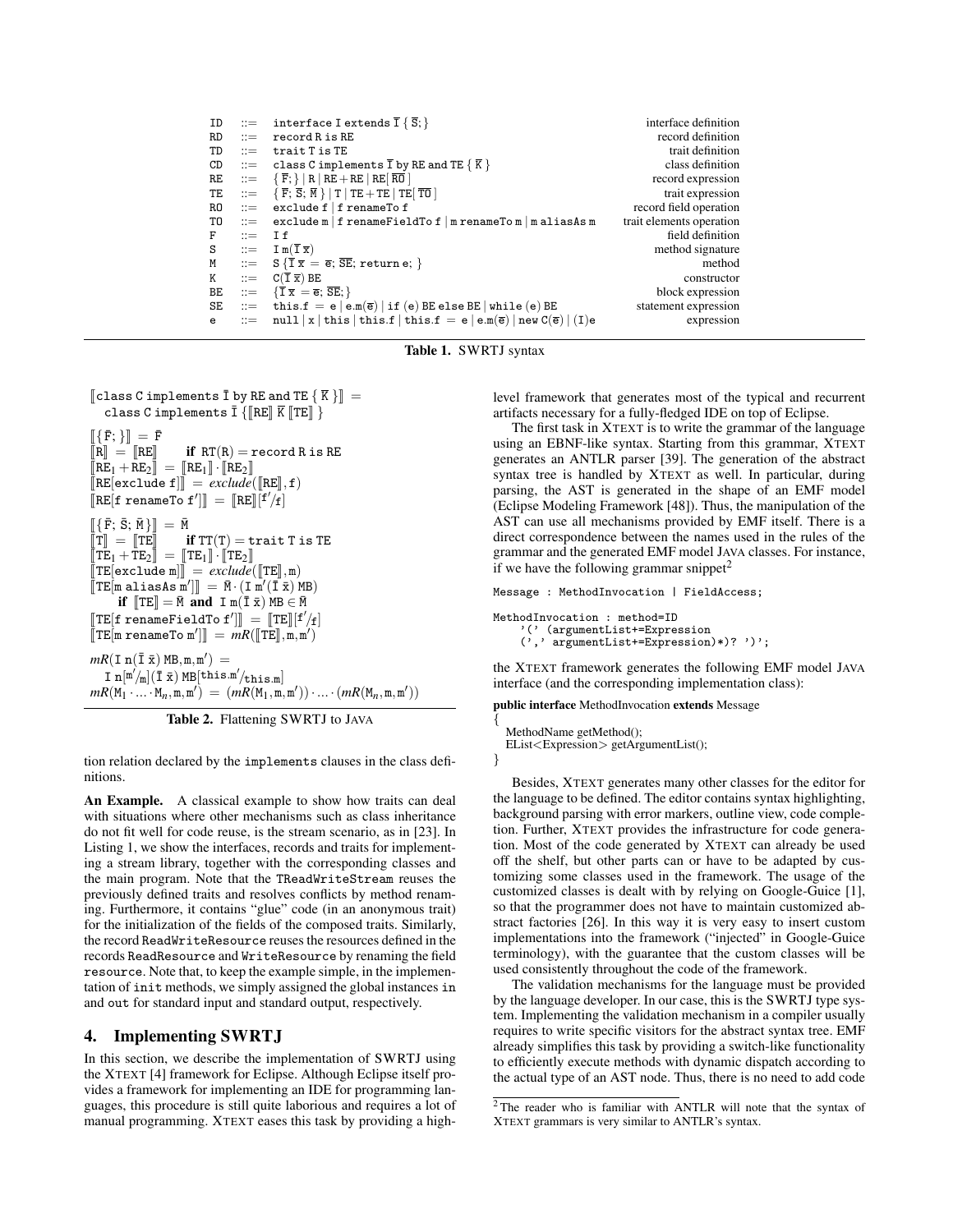```
interface IStream { void close(); }
interface IWriteStream extends IStream { void write(IString data); }
interface IReadStream extends IStream { IString read(); }
interface IReadWriteStream extends IWriteStream, IReadStream {}
record ReadResource is {IScanner resource;}
record WriteResource is {IPrintStream resource;}
record ReadWriteResource is
  ReadResource[resource renameTo readResource] +
  WriteResource[resource renameTo writeResource]
trait TReadStream is {
  IScanner resource;
  void init() \{ this.resource = in; \}IString read() { return this.resource.nextLine(); }
  void close() { resource.close(); }
}
trait TWriteStream is {
  IPrintStream resource;
  void init() \{ this.resource = out; \}void write(IString data) { this.resource.println(data); }
  void close() { resource.close(); }
}
trait TReadWriteStream is
  TReadStream[init renameTo readInit,
                resource renameFieldTo readResource,
                close renameTo readClose] +
  TWriteStream[init renameTo writeInit,
                resource renameFieldTo writeResource,
                close renameTo writeClose] +
      { // required methods
     void readInit(); void writeInit(); void readClose(); void writeClose();
     // provided methods
     void init() \{ this.readInit(); this.writeInit(); \}void close() { this.readClose(); this.writeClose(); }
   }
class CReadStream implements IReadStream
      by ReadResource and TReadStream {
  CReadStream() { this.init(); }
}
class CWriteStream implements IWriteStream
      by WriteResource and TWriteStream {
  CWriteStream() { this.init(); }
}
class CReadWriteStream implements IReadWriteStream
      by ReadWriteResource and TReadWriteStream {
  CReadWriteStream() { this.init(); }
}
program StreamExample {
  IReadWriteStream stream = new CReadWriteStream();
  stream.write("Please insert a string");
  stream.write("You wrote: ".concat(stream.read()));
  stream.close();
}
```
Listing 1: Stream implementation.

to implement a visitor structure [26]. XTEXT leverages this mechanism by only requiring methods with a @Check annotation, that will be called automatically for validating the model according to the type of the AST node being checked. The validation takes place in the background, together with parsing, while the user is writing a SWRTJ program, so that an immediate feedback is available, as usually in IDEs.

For instance, the following method in the SwrtjJavaValidator checks that the this variable is not used in the program context (i.e., that this can be used only in method bodies):

@Check

```
public void thisCheck(This thisRule) {
  if((lookup.getOwner(thisRule) instanceof Program)) {
    showError(new ErrorMessage
        "this' is not allowed in program context",
      thisRule));
  }
```
}

Note that the only important things in this method definition are the @Check annotation and the parameter: the internal validator of XTEXT will invoke this method when it needs to validate an AST node representing an occurrence of this, which is declared in the grammar as the This non-terminal symbol (remember that given a grammar symbol, XTEXT will generate a corresponding class for the AST with the same name).

Binding the symbols (e.g., the binding of a field reference to its declaration) is important in compiler development. EMF uses "proxies" to represent references. It can delay the resolution (binding) of references when they are accessed. XTEXT already provides an implementation for binding references, which basically binds a reference to a symbol *n* to the first element definition with name *n* occurring in the model. This usually has to be adapted in order to take the visibility of names in a program into account. For instance, a field is visible only in the methods of a class, such that different hierarchies can safely have fields with the same name. XTEXT supports the customization of binding in an elegant way with the abstract concept of "scope". The actual binding is still performed by XTEXT, but it can be driven by providing the scope of a reference, i.e., all declarations that are available in the current context of a reference. Note that this also permits to filter out elements according to their kind, e.g., in order not to mix field names with method names if we need to resolve a reference to a field.

The programmer can provide a customized AbstractDeclarativeScopeProvider. XTEXT will search for methods to invoke, using reflection, according to a convention on method name signatures. Suppose, we have a rule *ContextRuleName* with an attribute *ReferenceAttributeName* assigned to a cross reference with *TypeToReturn* type, that is used by the rule *ContextType*. You can create one or both of the following two methods

```
IScope scope_<ContextRuleName>_<ReferenceAttributeName>
               (<ContextType> ctx, EReference ref)
```
IScope scope <TypeToReturn>(<ContextType> ctx, EReference ref)

The XTEXT binding mechanism looks for the first method (by reflection), if this does not exist, then it looks for the second. If no such method exists, the default linking semantics (see above) is used.

For instance, if we consider the grammar rule for method invocation illustrated at the beginning of this section, we can drive the resolution of the method name in a method invocation statement in any expression where such statement can occur by defining the following method (The code should be understandable without the knowledge of XTEXT):

public IScope scope MethodInvocation method(Expression context,

```
EReference ref) {
 ExpressionType expressionType =
     ExpressionType.createInstance(context.getReceiver());
  Collection<MethodName> methodList = null;
 if (expressionType != null)
    methodList = expressionType.getInvokableMethods();
  else
    methodList = new LinkedList < MethodName>();return Scopes.scopeFor(methodList);
}
```
The scope provider will be used by XTEXT not only to solve references, but also to implement code completion. Thus, a programmer achieves two goals by implementing the abstract concept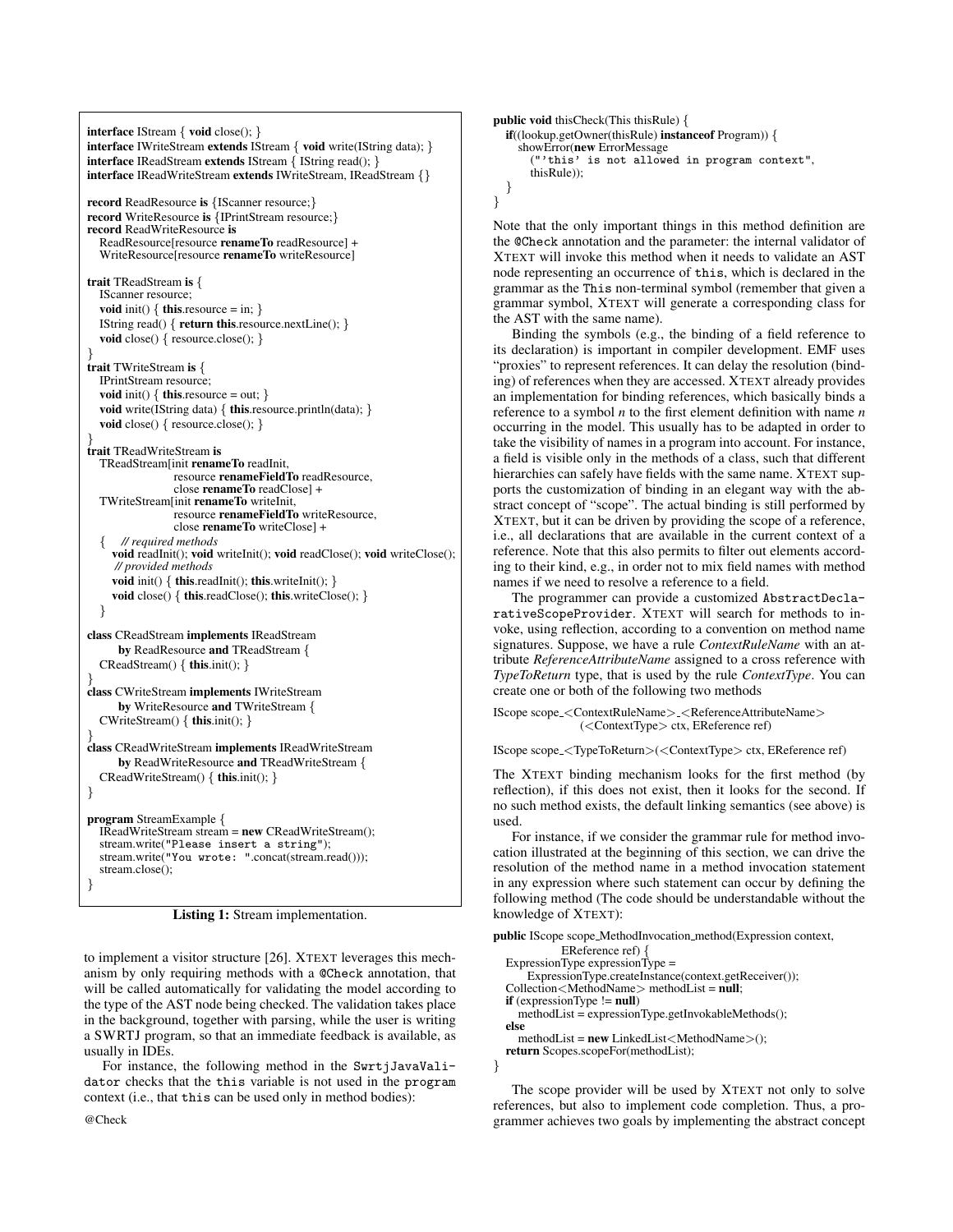of scope. Note that the code above can also return an empty scope, e.g., if the receiver expression in a method call cannot be typed. In that case, the XTEXT framework generates an error due to an unresolvable method name during validation, and an empty code completion list in case the programmer requests content assistance when writing the method name of a method invocation expression. This mechanism is handled by the framework itself, so that the programmer is completely relieved from these issues, once the correct scope provider is implemented.

XTEXT provides a (mostly) automatic support for file import/inclusion in the developed language by using grammar rules like the following

#### Import : 'import' importURI=STRING;

SWRTJ programs can be split into separate files, and include other SWRTJ files using the import keyword. The corresponding dependencies among source files are handled by XTEXT itself. Thus, the EMF model for the AST corresponding to an included file is available automatically in the current edited source. Moreover, the modification of an included file *f* automatically triggers the revalidation of all the files including *f* .

Finally, the code generation phase is dealt with in XTEXT by relying on XPAND [3], a code generation framework based on "templates", specialized for code generation based on EMF models. This generation phase reuses the lookup functions and the type system functions used during validation. In our implementation of SWRTJ, code generation produces standard JAVA programs, which do not need any additional libraries to be compiled and executed. Our code generation phase implements the flattening procedure sketched in Section 2. However, by providing different templates, we could also generate C++ code (this is subject of future work), or code in another (possibly class-based) existing language.

The following code is the main XPAND template for generating the JAVA code corresponding to a SWRTJ class:

```
«DEFINE class FOR Class−»
«FILE this.uriToPackage() + "/" + this.name + ". java"-»
package «this.uriToName()»;
```
#### «EXPAND Commons::import FOREACH this.urisToNames()»

public class «this.name»«IF !this.implementsList.isEmpty» implements «EXPAND implements FOREACH this.implementsList SEPARATOR ","» «ENDIF»

{ «EXPAND Record::recordExpression FOR this.recordExpression−» «EXPAND constructorList FOR this.constructorList−» «EXPAND Trait::traitExpression FOR this.traitExpression−»

#### } «ENDFILE»

An XPAND template consists of verbatim parts which will be output as they are and of parts to be expanded, enclosed in the special characters « and ». These parts can refer to other template files. Without getting into details of XPAND, it should be quite clear from the above code how the generation of a standard JAVA class is carried out, i.e., by copying the fields and methods of the records and traits, respectively, used by a SWRTJ class (with further adjustments not explained here).

XTEXT generates three plugin projects: one for the language parser and corresponding validators, one for the code generator, and one for the user interface IDE parts. The first two plugins do not depend on the third. Thus, it is straightforward to build a standalone compiler for SWRTJ to be executed outside Eclipse on the command line, which we also provide. Figure 1 shows a screenshot of the SWRTJ editor. Note the code completion functionalities,

the outline, and the error markers. The project view also shows the generated JAVA files.

Our experience with XTEXT was in general quite positive. As usual, some time is required to get acquainted with the concepts of the framework. In particular, XTEXT relies on EMF. Thus, one should be familiar with EMF concepts as well, especially, when it comes to analyze the model for validation and code generation. However, after this knowledge is achieved, developing a language compiler and an IDE using XTEXT is extremely fast. XTEXT seems to be the right tool to experiment with language design and to develop implementations of languages. Furthermore, experimenting with new constructs in the language being developed can be handled straightforwardly. It requires to modify the grammar, regenerate XTEXT artifacts and to deal with the cases for the new constructs. Finally, XTEXT leaves the programmer with the possibility of customizing every aspect of the developed language implementation by specialized code (which is flexibly "injected" in XTEXT using Google Guice), even though XTEXT hides many internal details of IDE development with Eclipse. Even, EMF mechanisms are still open to adaptation. For instance, we developed a customized EMF resource factory for synthesizing the interfaces and classed of the internal library described in Section 3. This facilitates making interfaces and classes such as IList and CArrayList transparently available in every program (represented as an EMF model), without having to treat them differently in program validation.

Concerning the performance of the generated JAVA code we did not experience any difference with respect to a possible manually implemented version. Indeed traits and records (and the SWRTJ versions of classes and interfaces) are static constructs which do not have any overhead in the generated JAVA code.

With respect to XTEXT, there are other tools for implementing text editors (and IDE functionalities) in Eclipse. Tools like IMP (The IDE Meta-Tooling Platform) [2] and DLTK (Dynamic Languages Toolkit) [20] only deal with IDE functionalities and leave the parsing mechanism completely to the programmer, while XTEXT starts the development cycle right from the grammar itself. Another framework, closer to XTEXT is EMFText [27]. EMFText basically provides the same functionalities. But, instead of deriving a meta-model from the grammar, it does the opposite, i.e., the language to be implemented must be defined in an abstract way using an EMF meta model. (A meta model is a model describing a model, e.g., an UML class diagram describing the classes of a model). Note that XTEXT can also connect the grammar rules to an existing EMF meta model, instead of generating an EMF meta model starting from the grammar. XTEXT seems to be better documented than EMFText (indeed, both projects are still young and always under intense development), and more flexible, especially since it relies on Google Guice. On the other hand, EMFText offers a "language zoo" with many examples that can be used to start the development of another language. In this respect, the examples of languages implemented using XTEXT, that we found on the web, are simpler DSLs, and not programming languages like SWRTJ. Thus, this paper can also be seen as a report of effective usage of XTEXT for implementing more complex programming languages.

## 5. Discussion

SWRTJ programs may look more verbose than standard classbased programs. However, the degree of reuse provided by records and traits is higher than the reuse potential of standard static classbased hierarchies. The distinction of each programming concept in a separate entity pays off in the long run, since each component is reusable in different contexts, in an unanticipated way. This does not happen so easily with standard class-based OO linguistic constructs. Class hierarchies need to be designed from the start with a specific reuse scenario in mind. In particular, for single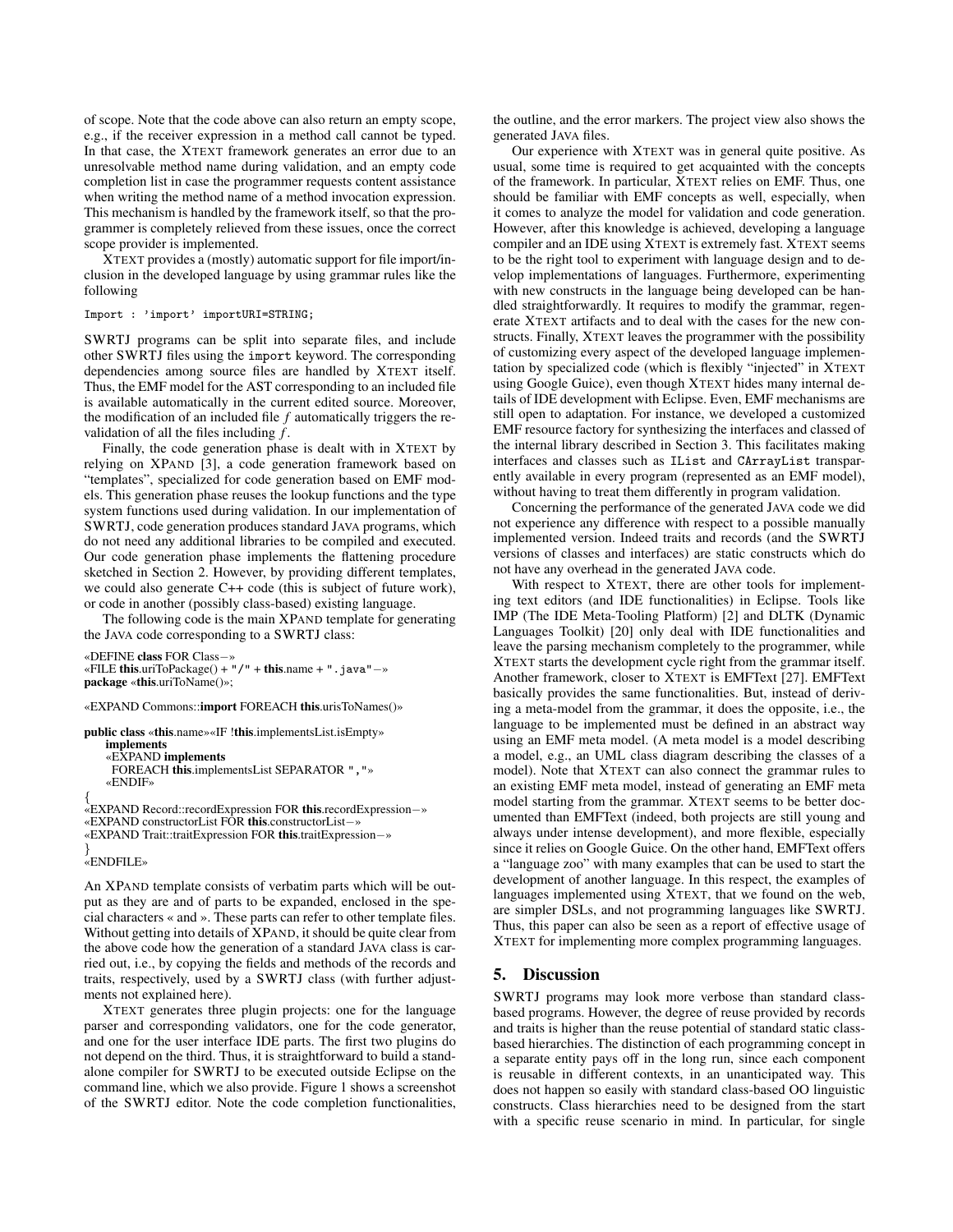

Figure 1. A screenshot of the SWRTJ IDE.

inheritance, precise design decisions should be made from the very beginning. This design might be hard to change, if not impossible, forcing either to refactoring or to code duplication [36].

Our linguistic constructs are lower-level than standard OO mechanisms. However, some syntactic sugar can be added to reduce the amount of code to write in some situations. For instance: fields might also be declared directly in classes (thus encompassing the JAVA-like calculus proposed in [15]), class names might be used as types, etc. Along the same lines, we can simulate class inheritance with our linguistic constructs (thus encoding JAVA dialects, like [46], and programming environments, like [41], where traits coexist with class inheritance). This can be easily achieved by inverting the "flattening" concept. For instance, if we start from the JAVA-style class Stack given at the beginning of Example 1 in Section 2, we can easily separate fields and methods into automatically generated records and traits, and generate the corresponding SWRTJ class declaration. Similarly, inheritance and method overriding can be simulated with inherited interfaces and trait method renaming, respectively. The super call can be simulated with a call to the renamed version of the method. However, this would decrease the level of reuse for such components.

This issue of having these additional constructs in the language is related to the debate of whether it is better to have a pure or hybrid programming language. In this respect, the purity of a language usually imposes more verbose solutions than a hybrid language. For instance, consider the amount of code for writing the

main static public method of a public class in JAVA, and compare it to the simple form of the corresponding function in C++ which also provides functions besides classes and methods. The goal of reducing verbosity often led to additional language constructs which may break the pure linguistic features, e.g., the addition of imperative features to a purely functional language (see, e.g., OBJEC-TIVE CAML [42]). The general debate between pure and hybrid languages is out of the scope of the present paper. Nonetheless, we argue that having linguistic constructs for reusable code development eases adding other high-level linguistic constructs which otherwise may often only be possible at the cost of code duplication and of the resulting complexity of code maintenance.

We might also introduce other syntactic sugar constructs to ease the programming with our language; for instance, instead of writing the required methods in a trait, we could group the required methods in a specific interface and let the trait "implement" that interface meaning that the trait requires all the methods specified in the interface. However, this would not make traits types, since as we stressed throughout the paper, not having traits as types enhances their reuse potential.

## 6. Related Work

Traits are well suited for designing libraries and enable clean design and reuse which has been shown using SMALLTALK/SQUEAK e.g., [13, 18]. Recently, [8] pointed out limitations of the trait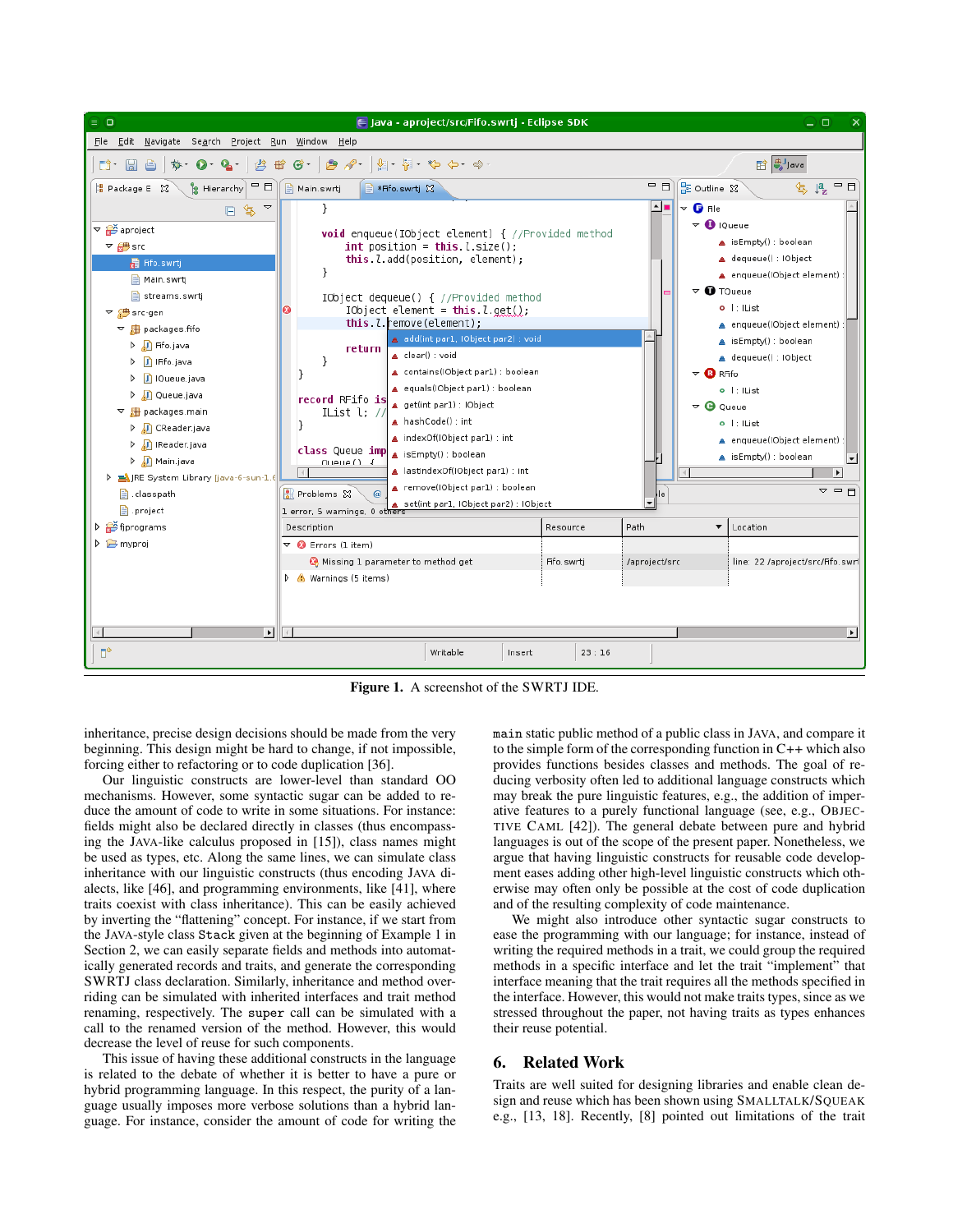model caused by the fact that methods provided by a trait can only access state by accessor methods (which become required methods of the trait). To avoid this, traits are made *stateful* (in a SMALLTALK/SQUEAK-like setting) by adding private fields that can be accessed from the clients possibly under a new name or merged with other variables. In SWRTJ traits are stateless. By their required fields, however, it is possible to directly access state within the methods provided by a trait. Moreover, the names of required fields (in traits) and provided fields (in records) are unimportant because of the field rename operation. Since field renaming works synergically with method renaming, exclusion and aliasing, SWRTJ has more reuse potential. Concerning field requirements, they are not present in most formulation of traits in the SMALLTALK/SQUEAK-like and JAVA-like settings. They were introduced in the formulation of traits in a structurally typed setting by Fisher and Reppy [24].

SWRTJ requires that the summed traits must be disjoint. The disjoint requirement for composed traits was proposed by Snyder [47] for multiple class-based inheritance (see also the JIG-SAW framework [16]). According to other proposals, two methods with the same name do not conflict if they are syntactically equal [23, 37] or if they originate from the same subtrait [34]. When a recursive method is aliased in our language, its recursive invocation refers to the original method (as in [23]). The variant of aliasing proposed in [34] (where, when a recursive method is aliased, its recursive invocation refers to the new method) can be straightforwardly encoded by exclusion, renaming and symmetric sum. Concerning method renaming and required field renaming, they are not present in most formulation of traits in the SMALLTALK/SQUEAKlike and JAVA-like settings. Method renaming has been introduced in the formulation of traits in a structurally typed setting by Reppy and Turon [43]. Renaming operations were already present in the JIGSAW framework [16] in connection with module composition and in the EIFFEL language [35] in connection with multiple classbased inheritance.

In [44], a variant of traits that can be parametrized by member names (field and methods), types and values is proposed. Thus, the programmer can write *trait functions* that can be seen as code templates to be instantiated with different parameters. This enhances the code reuse provided by traits already. It could be interesting to adapt this approach to our context and to extend the parametrization functionalities also to interfaces, records and classes. This will be the subject of future work. However, an important difference between our proposal and the one in [44] is that, in the latter, traits play also the competing role of type, which is avoided in SWRTJ. Another feature of SWRTJ is that structural types are used only "internally" on this, i.e., the programmer works with nominal types (interfaces) alone. We believe this is an important feature from a practical point of view, as it reduces the distance between the classical JAVA-like languages and our linguistic constructs, from the perspective of the programmer.

In [41] an Eclipse plugin is presented that supports JAVA programmers with using trait-like mechanisms for JAVA classes. JAVA is not extended: traits are modeled as (possibly) abstract classes and trait method requirements as abstract methods. The plugin also aims at helping the programmer to refactor JAVA hierarchies with traits: the programmer can select a set of methods to be extracted into stateless classes that play the role of traits. When a class uses a trait, the methods provided by the trait are copied into that class; the programmer then has to use this plugin to keep track of the actual source of a method, in order not to accidentally change the copy of a method and to be aware of what to change: either the copy of the class or the original method in the trait. Thus the programmer has to rely on this plugin completely, while in our case the SWRTJ compiler can be used also outside from Eclipse.

The work of [41] starts from the one in [40] where traits are implemented directly as an extension of a subset of the JAVA language, and a compiler translates such programs into standard JAVA programs. The authors, however, state that such approach requires a strong effort to be conservative with respect to JAVA since, in order to generate well typed JAVA code, many type checking functionalities for JAVA related code must be implemented in their compiler. Such extension, moreover, lacks a formalization, thus no property of type safety for such language extension is available.

In our approach, since we deal with a JAVA dialect, we can concentrate on the linguistic parts that are characteristic of our own language, without re-implementing JAVA checks. However, the code generated by our compiler is standard JAVA code, and our formalization [10] guarantees that such code will be type correct with respect to the JAVA compiler (starting from a well-typed SWRTJ program).

#### 7. Conclusions and Future Work

In this paper, we presented the programming language SWRTJ and its implementation. SWRTJ is based on the calculus presented in [11]. In that paper, we considered mechanisms for code reuse for implementing Software Product Lines (a set of software systems with well-defined commonalities and variabilities [21]). We explored a novel approach to the development of SPL, which provides flexible code reuse with static guarantees. In order to be of effective use for SPL, the type-checking has to facilitate the analysis of newly added parts without re-checking already existing products. The SWRTJ type system (Section 3) satisfies this requirement since it supports type-checking records and traits in isolation from classes that use them.

A special form of *reuse* is at the base of the contemporary *agile* software development methodologies, which are based on an iterative approach, where each iteration may include all of the phases necessary to release a small increment of a new functionality: planning, requirements analysis, design, coding, testing, and documentation. Another example is the use of *Extreme Programming* [7], where team members work on activities simultaneously. While an iteration may not add enough functionality to guarantee the release of a final product, an agile software project intends to be capable of releasing new software at the end of every iteration. However, this means that the next iteration will *reuse* the software produced in the previous ones. We believe that an interesting future research direction is to investigate whether the programming language features proposed in this paper may help in writing software following an agile methodology.

In [9], we presented a tool for identifying the methods in a JAVA class hierarchy that could be good candidates to be refactored in traits (by adapting the SMALLTALK analysis tool of [32] to a JAVA setting). It will be interesting to investigate the application of this approach also for detecting possible candidates for records and traits in the context of porting existing JAVA code to SWRTJ code.

Acknowledgments. We are grateful to the developers of XTEXT, in particular, Sven Efftinge and Sebastian Zarnekow, for their prompt help and support during the development of SWRTJ. We thank Viviana Bono for many discussions on the subject of this paper, Stéphane Ducasse for interesting discussions about traits, and Alexandre Bergel for insightful comments on the technical report [10].

#### References

- [1] Google guice. http://code.google.com/p/google-guice.
- [2] Imp (the ide meta-tooling platform). http://www.eclipse.org/imp.
- [3] Xpand. http://www.eclipse.org/modeling/m2t/?project=xpand.